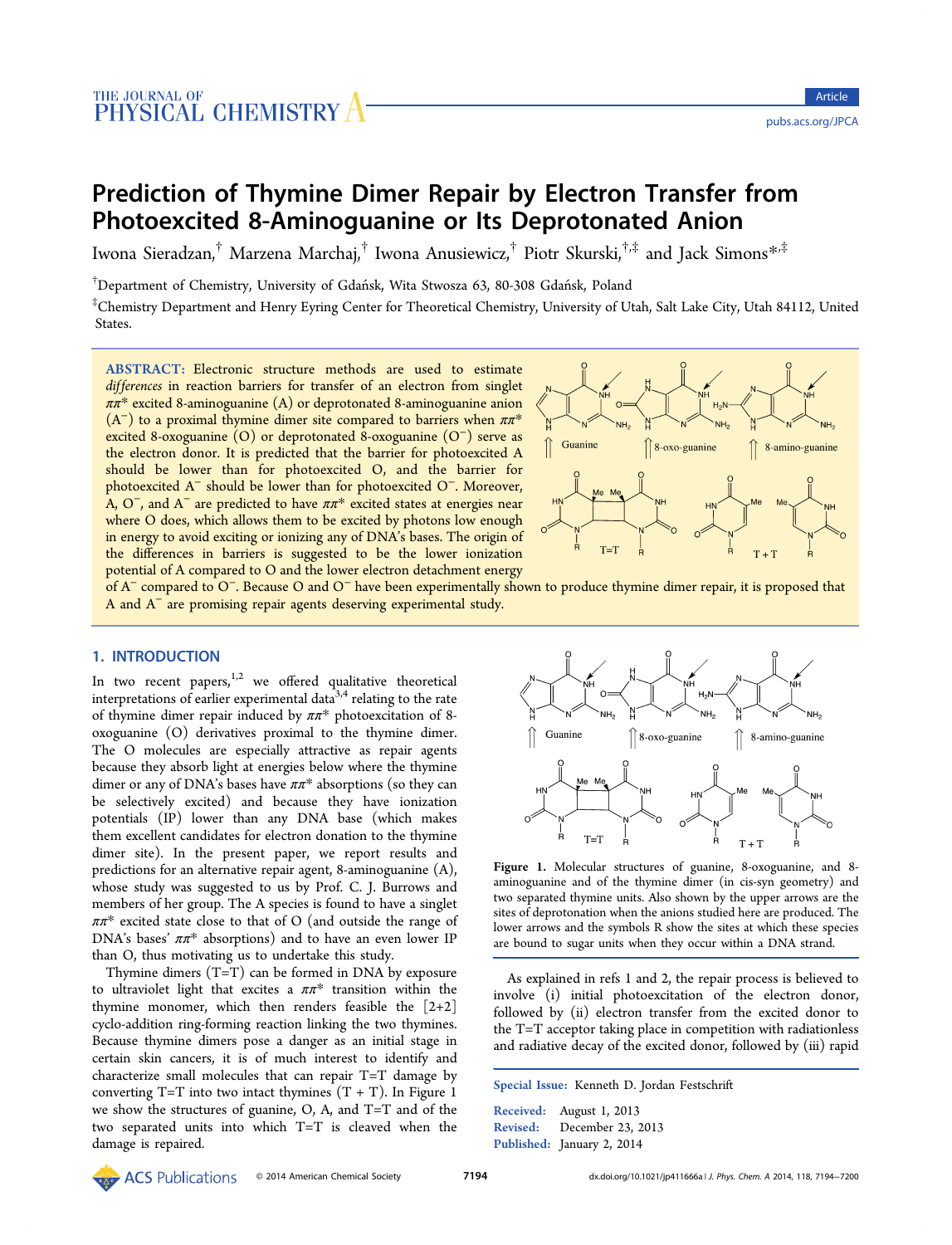<span id="page-1-0"></span>bond cleavages within the  $T=T^-$  anion to form  $T + T^-$ , and then (iv) by return of the electron from T<sup>−</sup> to the donor cation. As also explained in refs 1 and 2, the electron transfer is thought to be the rate-limiting step.

As detailed in ref 2, it is [bel](#page-6-0)ieved [th](#page-6-0)at photoexcited O decays back to the ground electronic state within ca. 10−100 ps (the latter value applies [wh](#page-6-0)en the O is excited near the origin of its  $\pi \pi^*$  band; the former applies when the  $\pi \pi^*$  excited O is produced with excess vibrational energy that allows the system to better access conical intersections that return it to the ground state). On the basis of the  $1\%$  quantum yield for T=T repair by O determined in ref 4, this means the electrontransfer rate and thus of T=T repair is ca.  $10^8 - 10^9$  s<sup>-1</sup>. Because the experiments of refs 3 and 4 [we](#page-6-0)re carried out at  $22^{\circ}$ C, we can say that the barrier for electron transfer cannot exceed ca. 0.23 eV to achieve rate[s](#page-6-0) of  $10^8 \text{ s}^{-1}$ , respectively, because the barrier-access rate can be no less than the rate of electron transfer.

In ref 3, DNA duplexes such as shown in Figure 2 were exposed at 22 °C to ultraviolet radiation filtered to exclude

> 5'-CACAGCAT=TACAGTACAC-3' 18<sub>mer</sub> 3'-TCTGTGTCGOA ATGTCATGTGT-5' 22mer

Figure 2. Example of the DNA duplexes containing a thymine dimer (T=T) and an 8-oxoguanine (O) unit. Taken from ref 1

photons having energy in excess of 4.1 eV. By u[sin](#page-6-0)g photons below 4.1 eV, the workers of ref 3 could be assured that only the O moiety was being electronically excited; neither T=T nor any of the DNA bases absorb belo[w](#page-6-0) 4.1 eV. After irradiation for a length of time t, the sample was subjected to chromatographic analysis to determine what fraction of the thymine dimers had been converted to two intact thymine units. Such experiments were carried out with the O unit inserted in various locations (e.g., on the same strand at the T=T or on the opposite strand; to the 5′ or 3′ side of the T=T; and at various distances from the  $T=T$ ), and the yield of  $T=T$  conversion to  $T + T$  was determined for each such position of the O.

The fraction of T=T repair was found to vary with placement of the O unit relative to the T=T in a manner that we rationalized in ref 1 in terms of variations in the efficiency of electron transfer from the photoexcited O to the T=T to generate a T=T<sup>−</sup> [an](#page-6-0)ion.

There were two interesting features of how the T=T repair yields of ref 3 varied that were addressed in ref 1. First, no detectable repair was observed when the O and T=T sites were separated by [ca](#page-6-0). 10 Å (measured as the distance  *[be](#page-6-0)tween the* midpoint of T=T's cyclobutane ring and the center of O's sixmembered ring), a distance near that of the third nearest neighbors. Second, the repair yields appeared to vary with R as  $\exp(-\beta R)$  with  $\beta$  ca. 0.6 Å<sup>-1</sup> for distances ranging between ca. 3.5 Å and ca. 7 Å, which are distances characteristic of nearest to second nearest neighbors. The former observation was proposed $1$  to result because the Coulomb interaction energy between the O<sup>+</sup> donor cation and T=T<sup>-</sup> acceptor anion is sufficient[ly](#page-6-0) stabilizing to make the energy barrier thermally accessible only for R values less than ca. 10 Å.

In ref 4, solution-phase experiments similar to those reported in ref 3 were carried out, but with the O and T=T units attached [t](#page-6-0)o solubilizing groups at the locations labeled with the lower a[rr](#page-6-0)ow or by R in Figure 1, respectively. That is, the O and T=T were not bound within DNA strands but dissolved in solutions containing 0.2 m[M](#page-0-0) O and 0.2 mM T=T. These

solutions were exposed to the same filtered ultraviolet light described above for a length of time  $t$ , and the fraction of T=T repair was determined. In addition, in ref 4, these same experiments were performed at solution pH values above the  $pK_a = 8.6$  of O, where the O molecule is [ex](#page-6-0)pected to be deprotonated at the position labeled by the top arrow in Figure 1 and thus to exist as an anion that we denote O<sup>−</sup>. Under such high-pH conditions, the rate of T=T repair was found to [in](#page-0-0)crease by a factor of ca. 10 compared to the rate at pH values where O is not deprotonated, so it was concluded that O<sup>−</sup> is a better repair agent than O.

In ref 2 we were able to rationalize the ca. 10-fold increase in the rate of T=T repair observed under pH conditions where the O is ex[pec](#page-6-0)ted to be deprotonated. To do so, we analyzed the energetics of the electron-transfer process in which a photoexcited O<sup>−</sup> anion is the electron donor. The fact that it costs less energy to detach an electron from the O<sup>−</sup> anion than from neutral (not deprotonated) O was suggested<sup>2</sup> to cause the 10-fold increase in the T=T repair rate when O<sup>−</sup> is used as the electron donor.

In the present paper, we employ methods similar to those used in refs 1 and 2 to compare the electron-transfer barriers when O is used as the electron donor to those when 8 aminoguani[ne](#page-6-0) is us[ed](#page-6-0) as the donor. We also consider the case in which deprotonated 8-aminoguanine is used as the donor. Although there are uncertainties in the electronic structurebased free energies we compute, we think the *differences* in computed ionization potentials, electron detachment energies, and solvent reorganization energies among the four donor species are reliable enough to allow us to identify key differences among A, O, A<sup>−</sup>, and O<sup>−</sup> as electron donors and to suggest which is likely to yield the highest T=T repair rates. It is the similarity in geometries and  $\pi$ -orbital structures of A and O (and of  $A^-$  and  $O^-$ ) that cause us to posit that our computational approach can produce reliable predictions for differences between A and O and between A<sup>−</sup> and O<sup>−</sup>.

In section 2, we detail the computational methods employed, section 3 gives our results, and section 4 provides an overview and conclus[io](#page-2-0)ns. Before describing the kind of electronic structur[e](#page-3-0) calculations we carried out, it [is](#page-5-0) useful to review how the data thus obtained are used to determine the parameters of Marcus theory, $5$  which ultimately allows us to estimate the relative energy barriers for T=T repair. In Figure 3, we display three parabola[s](#page-6-0) that describe how the energies of three



Figure 3. Parabolas relating to the ground-state donor $\cdots$ T=T (lower), photoexcited donor\*···T=T (upper right) and charge-transferred donor <sup>+</sup> ···T=T<sup>−</sup> (upper left) states. The meanings of the symbols shown in the figure are given in the text.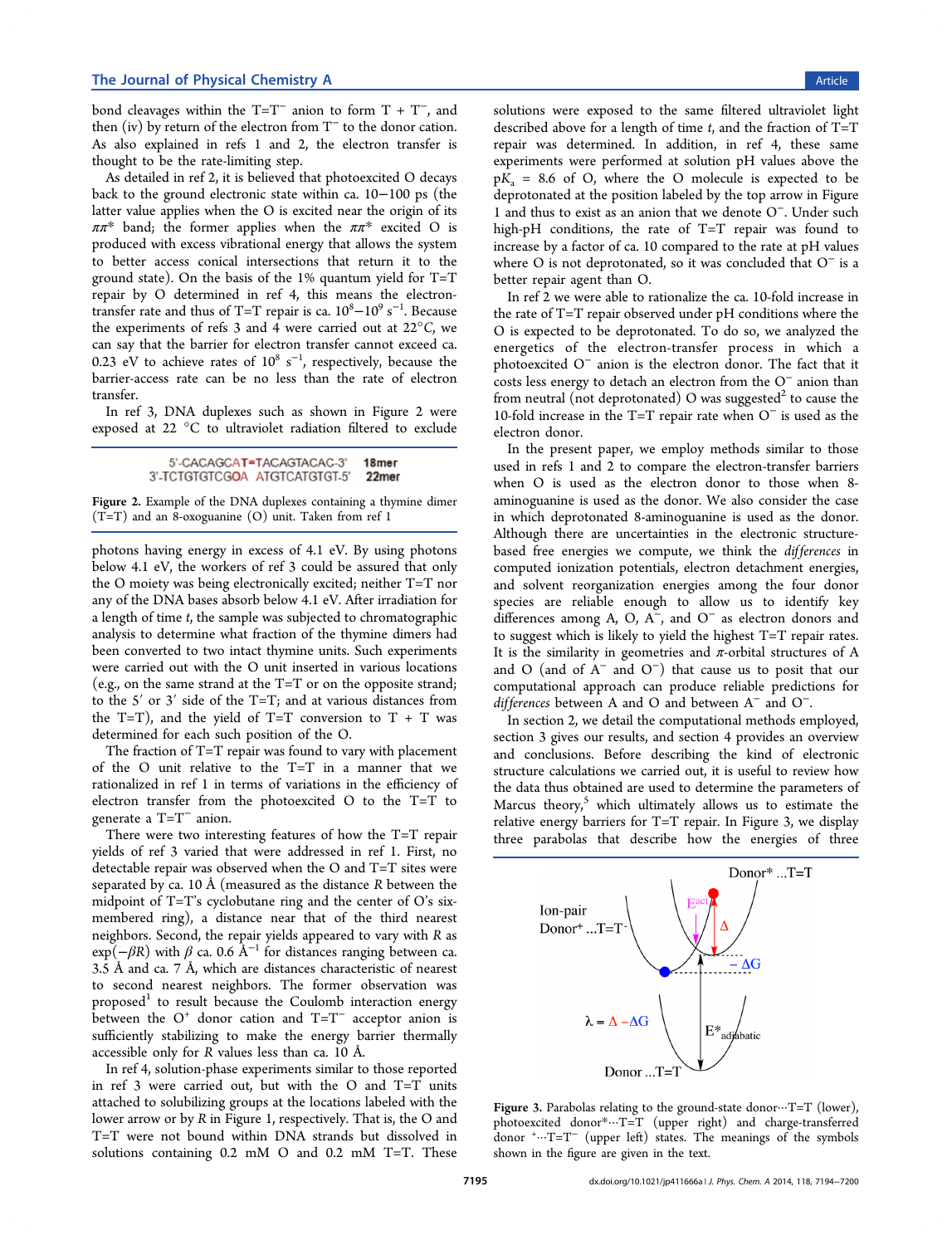<span id="page-2-0"></span>electronic states vary as functions of a coordinate that characterizes the solvent's low-frequency dielectric response and the donor A and T=T molecules' geometrical relaxation. The three states are  $(i)$  the ground electronic state of the A $\cdots$ T=T pair, (ii) the photoexcited state of this same pair (which is the state from which the electron transfer begins), and (iii) the ion-pair state A<sup>+</sup> ···T=T<sup>−</sup> produced upon electron transfer (which is the state formed upon electron transfer).

In Figure 3,  $\Delta G$  is the Gibbs free energy change (shown as negative here) associated with transfer of an electron from donor\* to T[=](#page-1-0)T allowing the geometries of donor\* and T=T to relax to those appropriate to the donor<sup>+</sup> cation and  $T=T^-$  anion and allowing for the solvent to fully relax (i.e., allowing for its static dielectric response). Also in Figure 3,  $\Delta$  is the Gibbs free energy change associated with transfer of an electron from donor\* to  $T=T$ , keeping the geometries [o](#page-1-0)f donor\* and  $T=T$ frozen (at their respective equilibrium values as determined in geometry optimization under equilibrium solvation) and allowing the solvent to respond only via its high-frequency dielectric constant (i.e., allowing for nonequilibrium response to the electron transfer).  $E_{\text{adiabatic}}^{*}$  is the adiabatic electronic excitation energy of the donor; that is, the energy of the  $\pi\pi^*$ excited donor\* at its equilibrium (in water) geometry minus the energy of the ground-state donor at its own equilibrium geometry. Finally, the reorganization energy is  $\lambda = \Delta - \Delta G$ , and the Marcus activation energy is calculated as  $E^{\text{act}} = (\lambda +$  $(\Delta G)^2/4\lambda$  . In section 2, we detail how these parameters are computed using conventional electronic structure theory.

# 2. METHODS

The equilibrium geometries and free energies of the deprotonated anionic A<sup>−</sup> and O<sup>−</sup> and the nondeprotonated neutral A and O donors were determined at the second-order Møller–Plesset (MP2) perturbation level with 6-31++G(d,p)<sup>6,7</sup> basis sets as were the structures and free energies of the radical neutrals [A](#page-6-0)<sup>•</sup> and O<sup>•</sup> formed by detaching an electron from A<sup>[−](#page-6-0)</sup> and  $O^-$  and the radical cations  $A^+$  and  $O^+$  formed by removing an electron from A and O. The free energies and structures for T=T and T=T<sup>−</sup> were determined by using similar methods (the basis set was augmented with additional diffuse functions as described in ref 1). All of these geometry optimizations and MP2 energy determinations were carried out in the presence of water solvation [mo](#page-6-0)deled as discussed below. In addition, these geometry optimization steps were repeated within the DFT framework using Becke's three-parameter hybrid method with the LYP (Lee–Yang–Parr) correlation functional (B3LYP).<sup>8,9</sup>

To approximate the effect of surrounding solvent molecules on the electronic energies, we employed the polari[zed](#page-6-0)  $\text{continuum}$  (PCM) solvation model<sup>10−12</sup> within a selfconsistent reaction field treatment, as implemented in the Gaussian09 program. From these calcul[ations,](#page-6-0) free energies for the neutral, cation, and anion species are obtained that contain enthalpic and entropic contributions from the solute and solvent. Hence, the anion electron detachment energy (DE), neutral electron affinity (EA), neutral ionization potential (IP), and  $\pi \pi^*$  excitation energy data we report later reflect these solvent thermodynamic effects and thus are free energies.

The singlet  $\pi \pi^*$  electronic excitation energies of A, O, A<sup>-</sup>, and O<sup>-</sup> were obtained from the TD-DFT<sup>13–18</sup> technique using Becke's three-parameter hybrid method with the LYP (Lee− Yang–Parr) correlation functional (B[3LYP\)](#page-6-0)<sup>8,9</sup> and 6-31+  $+G(d,p)$  basis set. These excitation energies were obtained both at the equilibrium geometry of the ab[sor](#page-6-0)bing species including only nonequilibrium solvent response (i.e., as vertical quantities) and by allowing for both geometry relaxation and equilibrium solvent response upon excitation (i.e., as adiabatic quantities which we report as  $E_{adiabatic}^{*}$ ). The geometry optimizations of the  $\pi \pi^*$  excited states were performed at the TD-DFT level and within MP2 theory (in the MP2 case, optimization was performed on the triplet  $\pi \pi^*$  state, but triplet energies were not used to determine the  $\Delta$  and  $\Delta G$  parameters; only DFT energies at MP2 geometries were used).

In addition, vertical TD-DFT excitation energies belonging to the charge-transfer state of  $O \cdots T=T$  complexes were computed at various O-to-T=T distances employing the longrange-corrected version of B3LYP using the Coulombattenuating method denoted CAM-B3LYP.<sup>16</sup> This study was carried out to test whether our approach for determining  $\Delta$  and  $\Delta G$  in terms of donor IPs (or DEs) a[nd](#page-6-0) T=T EAs plus Coulomb interactions would yield results of accuracy equal to those obtained by direct TD-DFT calculation on the donor− acceptor complex. These calculations were especially challenging because we had to compute many excited electronic states and inspect their orbital occupancies to identify the desired charge-transfer state. All of the calculations were performed with the Gaussian09 program.<sup>17</sup>

To determine all of the energy parameters needed to employ Marcus theory in estimating [t](#page-6-0)he electron-transfer rates, we carried out several series of MP2- and DFT-level calculations as we now describe for the neutral A donor and the T=T acceptor.

- 1. We computed the energy  $E_A(A)$  of neutral A at its equilibrium geometry in a dielectric environment having  $\epsilon$  = 78 (because the experiments we hope to influence are carried out in aqueous solution) allowing for full equilibrium solvation.
- 2. We computed the energy  $E_{A^*}(A^+)$  of the cation  $A^*$  at its equilibrium geometry in a dielectric environment having  $\varepsilon$  = 78 again allowing for full equilibrium solvation.  $E_{A}$ <sup>+</sup>(A<sup>+</sup>) –  $E_A(A)$  gives the adiabatic IP of A, IP<sub>adiabatic</sub>(A).
- 3. We computed the energy  $E_{TT}(TT)$  of neutral T=T at its equilibrium geometry in a dielectric environment having  $\varepsilon$  = 78 allowing for full equilibrium solvation.
- 4. We computed the energy  $E_{TT-}(TT^-)$  of anionic T=T<sup>-</sup> at its equilibrium geometry in a dielectric environment having  $\varepsilon$  = 78 allowing for full equilibrium solvation.  $E_{TT}(TT) - E_{TT-}(TT^{-})$  gives the adiabatic EA of T=T,  $EA_{adiabatic}(T=T)$ . The  $\Delta G$  parameter is then evaluated as

$$
\Delta G = IP_{adiabatic}(A) - EA_{adiabatic}(T=T) - \frac{14.4}{\epsilon_{static}R}
$$

$$
- E_{adiabatic}^{*}
$$
(1)

where  $\varepsilon_{\text{static}}$  is the solvent's static dielectric constant (ca. 78) and R is the distance between the donor A and acceptor T=T in Å.

5. The electronic excitation energy  $E_{\text{adiabatic}}^{*}$  is obtained as the energy  $E_{A^*}(A^*)$  of the photoexcited  $A^*$  (equilibrated in water) at its equilibrium geometry minus the energy  $E_A(A)$  of the ground-state A (equilibrated in water) at its own equilibrium geometry.

The reorganization energy  $\lambda$ , which characterizes the solvent's static minus optical dielectric response and the solutes' corresponding geometry relaxation, is the energy of the red dot in Figure 3 minus the energy of the blue dot, which is equal to  $\Delta - \Delta G$ . To obtain the energy change  $\Delta$  associated w[ith](#page-1-0) vertical (i.e., keeping geo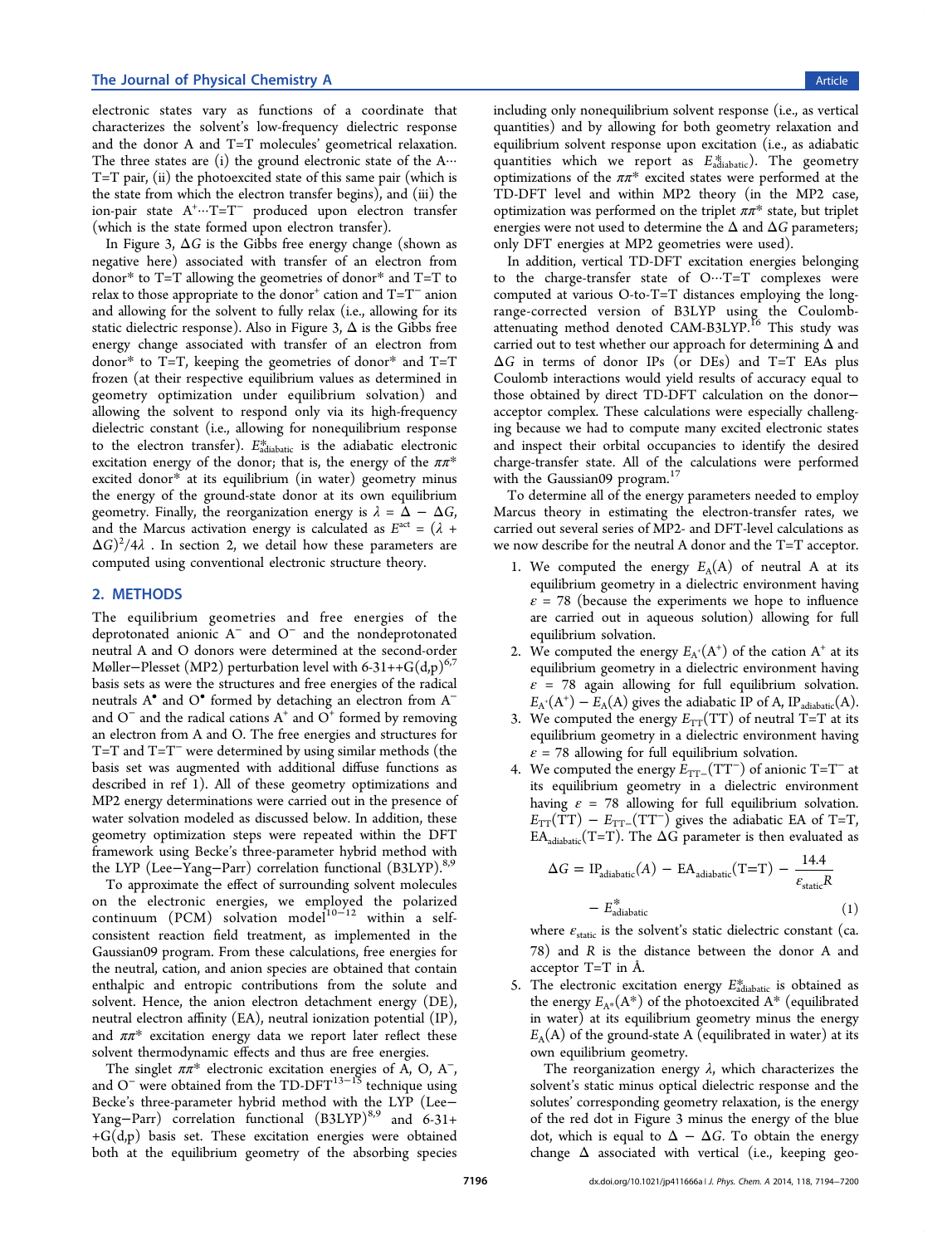<span id="page-3-0"></span>metries frozen and allowing only for nonequilibrium solvent response) transfer of an electron from A\* to T=T, we did the following.

- 6. We computed the energy  $E_A^A(A^*)$  of the cation  $A^+$  at the photoexcited neutral A\*'s equilibrium geometry (determined in a dielectric environment having  $\varepsilon = 78$ ) allowing only for the nonequilibrium (i.e., highfrequency) response of the solvent.
- 7. We computed the energy  $E_{TT-}(TT)$  of anionic T=T<sup>-</sup> at the **neutral**  $T=T$ 's equilibrium geometry (determined in a dielectric environment having  $\varepsilon = 78$ ) allowing only for the nonequilibrium (i.e., high-frequency) response of the solvent.
- 8.  $E_{A^*}(A^*) E_{A^*}(A^*)$  is the vertical IP of the photoexcited  $A^*$ , IP<sub>vertical</sub> $(A^*)$ .
- 9.  $E_{TT}(TT) E_{TT-}(TT)$  is the vertical EA of T=T,  $EA<sub>vertical</sub>(T=T)).$
- 10. IP<sub>vertical</sub> $(A^*)$  EA<sub>vertical</sub> $(T=T)$  is a quantity we define as  $\delta E$  and is the energy required to vertically remove an electron from the photoexcited donor and vertically place the electron onto the T=T acceptor but ignoring the Coulomb interaction between the donor cation and acceptor anion (which we treat separately).
- 11. In turn,  $\delta E$  plus the Coulomb interaction  $-14.4/\varepsilon_{\rm m}R$ between the  $A^+$  cation and the T=T<sup>-</sup> anion (screened by the high-frequency dielectric constant  $\varepsilon_{\infty}$ ) gives  $\Delta$ .

So, the reorganization energy, which is  $\Delta - \Delta G$ , can be expressed as

$$
\lambda = \delta E - \Delta G - \frac{14.4}{\epsilon_{\infty} R}
$$
  
= IP<sub>vertical</sub>(A\*) - IP<sub>adiabatic</sub>(A) - EA<sub>vertical</sub>(T=T)  
+ EA<sub>adiabatic</sub>(T=T) -  $\frac{14.4}{\epsilon_{\infty} R}$  +  $\frac{14.4}{\epsilon_{static} R}$  + E<sup>\*</sup><sub>adiabatic</sub> (2)

Finally, once  $\lambda$  and  $\Delta G$  are known, the activation energy can be estimated as

$$
E^{\text{act}} = \frac{(\lambda + \Delta G)^2}{4\lambda} \tag{3}
$$

The above prescription was also followed to estimate parameters arising when neutral O is the electron donor. However, when anionic  $A^-$  is the electron donor,

$$
\Delta G = \text{DE}_{\text{adiabatic}}(A^-) - \text{EA}_{\text{adiabatic}}(T=T) - E_{\text{adiabatic}}^* \tag{4}
$$

where  $DE_{adiabatic}$   $(A^{-})$  is the adiabatic (i.e., with geometry relaxation and equilibrium solvent response) electron detachment energy of  $A^-$  and  $E_{\text{adiabatic}}^*$  is the adiabatic electronic excitation energy of A<sup>−</sup>. There is no Coulomb stabilization term in eq 4 because the electron-transfer process does not generate a cation−anion pair in this case, but eq 2 still is used to compute  $\lambda$  with anion detachment energies replacing neutral ionization potentials. This same prescription was used when O<sup>−</sup> is the electron donor.

## 3. RESULTS

A. Vertical and Adiabatic Ionization Potentials, Detachment Energies, Electron Affinities, and donor  $\pi \pi^*$  Excitation Energies. In Table 1, we display the adiabatic (i.e., with geometry relaxation and equilibrium solvent response) and vertical (i.e., with geometry frozen at the

Table 1. Adiabatic and Vertical Ionization Potentials, Vertical and Adiabatic  $\pi \pi^*$  Excitation Energies, and  $\delta E^a$ Values of A and O; Adiabatic and Vertical EAs of T=T (All in eV)

| Α                                                               | $IP_{vertical}$ | $IP_{adiabatic}$ | δΕ  | $E_{\pi\pi^*$ , vertical | $E_\mathrm{adiabatic}^*$ |
|-----------------------------------------------------------------|-----------------|------------------|-----|--------------------------|--------------------------|
| $\varepsilon = 78$                                              | 6.9             | 5.3              | 2.5 | 4.5                      | 4.1                      |
| $\Omega$                                                        | $IP_{vertical}$ | $IP_{adiabatic}$ | δΕ  | $E_{\pi\pi^*$ , vertical | $E_{\rm adiabatic}^{*}$  |
| $\varepsilon = 78$                                              | 7.1             | 5.6              | 2.8 | 4.4                      | 4.3                      |
| $T=T$                                                           | $EA_{vertical}$ | $EA_{adiabatic}$ |     |                          |                          |
| $\varepsilon = 78$                                              | 0.8             | 1.5              |     |                          |                          |
| ${}^a\delta E$ is $\Delta$ absent the Coulomb interaction term. |                 |                  |     |                          |                          |

ground-state neutral geometry and with nonequilibrium solvent response) ionization potentials of 8-aminoguanine as well as this molecule's computed vertical and adiabatic singlet  $\pi \pi^*$ excitation energies for  $\varepsilon = 78$  computed as detailed in section 2. For comparison, the corresponding values for 8-oxoguanine are given below t[he](#page-2-0) data for A. Also, the energies  $\delta E$ , which are the vertical IPs (or DEs) of the photoexcited donor minus the vertical EA of the T=T donor are listed. Finally, the vertical and adiabatic electron affinities of the T=T electron acceptor are also shown. When the deprotonated species A<sup>−</sup> or O<sup>−</sup> are used as electron donors, the analogous energies given in Table 2

Table 2. Adiabatic and Vertical Detachment Energies, Vertical and Adiabatic  $\pi \pi^*$  Excitation Energies, and  $\delta E^a$ Values of  $A^-$  and  $O^-$ ; Adiabatic and Vertical EAs of T=T (All in eV)

| $A^-$                            | $DE_{\rm vertical}$           | $DE_{adiabatic}$ | δΕ  | $E_{\pi\pi^*,\rm vertical}$ | $E_{\text{adiabatic}}^*$ |
|----------------------------------|-------------------------------|------------------|-----|-----------------------------|--------------------------|
| $\varepsilon = 78$               | 6.2                           | 5.1              | 1.4 | 4.5                         | 4.4                      |
| O                                | $DE_{vertical}$               | $DE_{adiabatic}$ | δΕ  | $E_{\pi\pi^*,\rm vertical}$ | $E_{\text{adiabatic}}^*$ |
| $\varepsilon = 78$               | 6.3                           | 5.3              | 2.0 | 4.7                         | 4.4                      |
| $T=T$                            | $\text{EA}_{\text{vertical}}$ | $EA_{adiabatic}$ |     |                             |                          |
| $\varepsilon = 78$               | 0.8                           | 1.5              |     |                             |                          |
| $1 \circ \cdots$<br>$\mathbf{I}$ | $\cdots$<br>$\sqrt{ }$        |                  |     |                             |                          |

<sup>a</sup> $\delta E$  is  $\Delta$  absent the Coulomb interaction term.

arise.

B. Gibbs Free Energy Changes and Solvent Reorganization Energies. For the A molecule under study here, the data in Table 1 produce the following estimates of  $\lambda$  and  $\Delta G$ from eqs 1 and 2:

$$
\Delta G = 5.3 - 1.5 - 4.1 - \frac{14.4 \times 0.13}{R}
$$

$$
= -0.3 - \frac{0.2}{R} \text{ eV}
$$
(5)

$$
\lambda = 2.5 + 0.3 - \frac{14.4}{R} \left( \frac{1}{1.8} - \frac{1}{78} \right)
$$

$$
= 2.8 - \frac{7.8}{R} \text{ eV}
$$
(6)

The corresponding values when O serves as the donor are

$$
\Delta G = 5.6 - 1.5 - 4.3 - \frac{14.4 \times 0.13}{R}
$$

$$
= -0.2 - \frac{0.2}{R} \text{ eV}
$$
(7)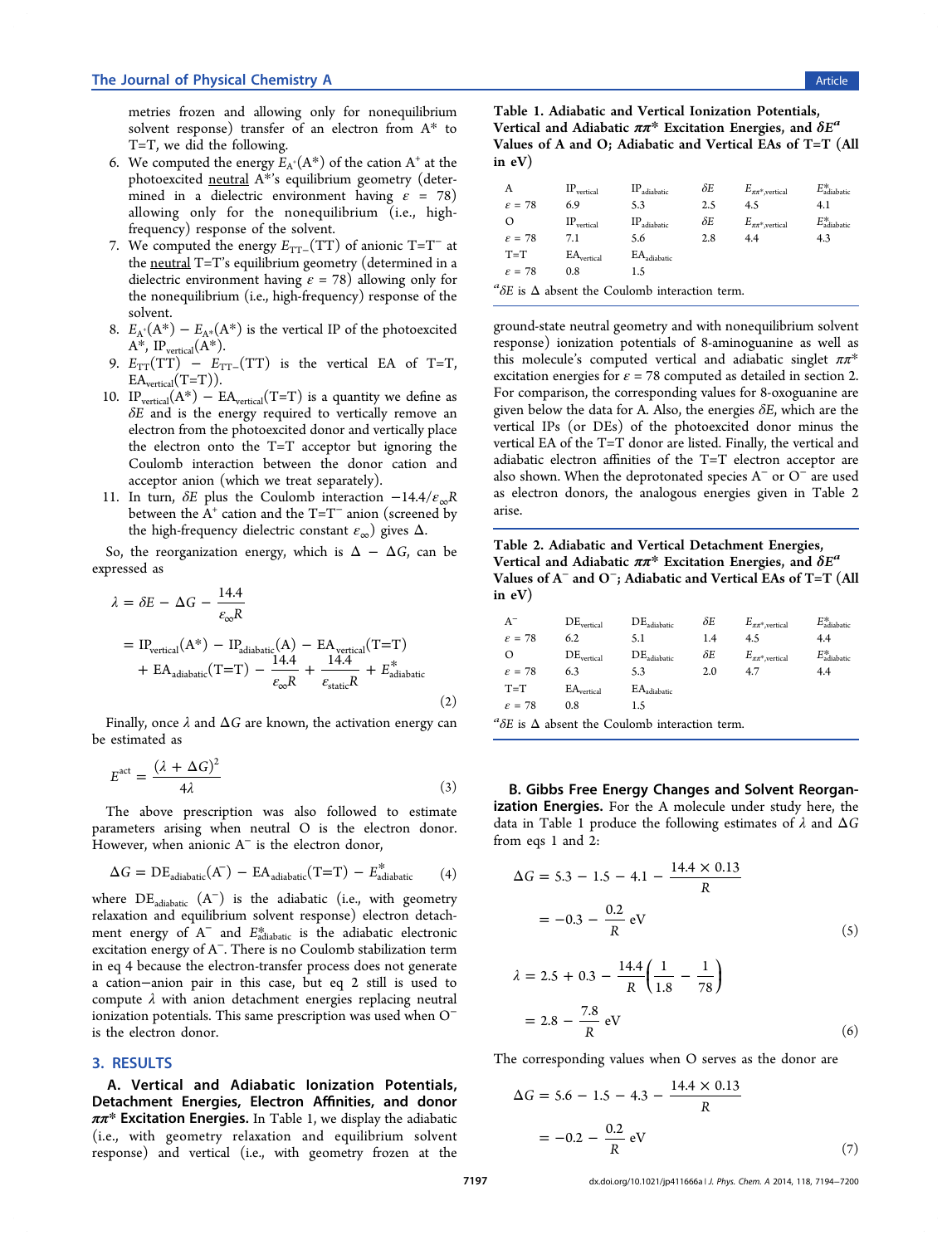<span id="page-4-0"></span>
$$
\lambda = 2.8 + 0.2 - \frac{14.4}{R} \left( \frac{1}{1.8} - \frac{1}{78} \right)
$$

$$
= 3.0 - \frac{7.8}{R} \text{ eV}
$$
(8)

When the data in Table 2 are used in eqs 2 and 4 to estimate  $\lambda$  and  $\Delta G$  with A<sup>−</sup> or O<sup>−</sup> as the donor, we obtain  $\lambda = 2.2 - 7.8/$ [R](#page-3-0) eV;  $\Delta G = -0.8$  eV for [A](#page-3-0)<sup>-</sup> and  $\lambda = 2.6 - 7.8/R$  eV;  $\Delta G =$ −0.6 eV for O<sup>−</sup>. These predictions are collected in Table 3.

Table 3.  $\Delta G$  and  $\lambda$  Values (eV) for the Neutral and Anionic Donor Species Showing Dependence on the Donor− Acceptor Distance R (Å)

| donor                 | $\Delta G$     | λ             |
|-----------------------|----------------|---------------|
| A                     | $-0.3 - 0.2/R$ | $2.8 - 7.8/R$ |
| O                     | $-0.2 - 0.2/R$ | $3.0 - 7.8/R$ |
| $A^{-}$               | $-0.8$         | $2.2 - 7.8/R$ |
| $\Omega$ <sup>-</sup> | $-0.6$         | $2.6 - 7.8/R$ |

There are four features that merit discussion when the data on these four potential electron donors are compared. First, the reorganization energy depends strongly on the separation between the donor and acceptor, whereas  $\Delta G$  varies less strongly if at all. Second, the  $\Delta G$  values differ among the four donors in two ways: (1)  $\Delta G$  is more favorable (i.e., more negative) for the anion donors and (2)  $\Delta G$  is more favorable for A than for O and for A<sup>−</sup> than for O<sup>−</sup>. Third, the λ values for the neutral donors are larger than for the anionic donors. Fourth,  $\lambda$  is smaller for A than for O and smaller for A<sup> $-$ </sup> than for O<sup>−</sup>. As we illustrate below, these differences in λ and ΔG produce differences in the predicted activation barriers for A and O and for A<sup>−</sup> and O<sup>−</sup>. However, before showing the barrier heights that result from the above analysis, we want to offer two sets of data that suggest that the relative energies we use to predict these barriers are reasonable.

C. Comparison with Marcus' Method for Estimating **Reorganization Energies.** The reorganization energy  $\lambda$  can alternatively be expressed in terms of donor and acceptor radii, which, in turn, are given in terms of solvation free energies  $\Delta G_{\text{solvation}}$  through

$$
\Delta G_{\text{solvation}} = -\frac{14.4}{2R_{\text{ion}}} \left[ \varepsilon_{\text{static}} \right]^{-1} - 1 \right] \tag{9}
$$

Using radii determined from solvation data and eq 9, the reorganiztion energy is then expressed as  $^{18}$ 

$$
\lambda = \left[\varepsilon_{\infty}^{-1} - \varepsilon_{\text{static}}^{-1}\right] \left\{\frac{14.4}{2R_{\text{D}^+}} + \frac{14.4}{2R_{\text{T} = \text{T}^-}} - \frac{14.4}{R}\right\} \tag{10}
$$

We obtained solvation free energies of −2.68, −2.67, and  $-2.51$  eV, respectively, for O<sup>+</sup>, A<sup>+</sup>, and T=T<sup>-</sup> from which we extracted radii from which we generated solvent reorganization energies of 2.85 – 7.8/R and 2.86 – 7.8/R eV for  $A^{\dagger}$  ···· T=T<sup>-</sup> and O<sup>+</sup>…T=T, respectively, which are within ca. 0.15 eV the  $\lambda$ values shown in Table 3. We view this comparison as suggesting there are no major flaws in our approach to estimating  $\lambda$ . In fact, the  $\lambda$  values obtained as we do using eq 2 are likely more accurate than those derived from the solvation free energies because the latter are based on spherical models [of](#page-3-0) the donor and acceptor species within the Born solvation energy expression.

D. Comparison to TD-DFT Estimates of Charge-Transfer-State Energies. Before discussing how we use the  $\Delta G$  and  $\lambda$  data to estimate the relative rates of barrier access for A, O, A<sup>−</sup>, and O<sup>−</sup>, it is instructive to compare how the energy of the charge-transfer-state  $E_{CT}$  predicted using donor IP and acceptor EA data compare to direct TD-DFT calculations of  $E_{CT}$ . This comparison is useful because it is much less computationally taxing to evaluate IP, EA, and  $E_{\text{adiabatic}}^{*}$  and to then evaluate the donor cation to acceptor anion Coulomb interaction as  $14.4/\varepsilon_{\infty}R$  than to carry out TD-DFT calculations of  $E_{CT}$  at several R values. If, as we now demonstrate to be the case, the former approach's predictions agree reasonably with the latter's, one can use the former with reasonable confidence.

To address this issue, we carried out a series of TD-DFT calculations of the vertical  $E_{CT}$  for an O···T=T complex at five values of the O-to-T=T separation and with the O and T=T aligned as they are in DNA oligomers like those shown in Figure 2. In this context, the term vertical means that the geometry is that of the neutral  $O \cdots T=T$  and the solvent respons[e](#page-1-0) is treated in a nonequilibrium manner as described in section 2. From Figure 3, we see that the vertical electronic excitation energy from the ground state to the charge-transfer state ca[n](#page-2-0) be expressed i[n](#page-1-0) terms of vertical IP and vertical EA data (from Table 1) as follows

$$
E_{\text{CT}} = \text{IP}_{\text{vertical}}(\text{O}) - \text{EA}_{\text{vertical}}(\text{T} = \text{T}) - \frac{14.4}{\varepsilon_{\infty} R} \tag{11}
$$

In Table 4, we show how the values of  $E_{CT}$  determined from eq 11 compare to those calculated directly from nonequilibrium TD-DFT theory.

Table 4. Charge-Transfer Vertical Excitation Energies (eV) Computed from Eq 11 and from TD-DFT Theory at Five Values of the O-to-T=T Separation  $R(A)$ 

| $R(\AA)$ | $E_{CT}$ from eq 11 | $E_{CT}$ from TD-DFT |
|----------|---------------------|----------------------|
|          | 5.2                 | 5.1                  |
| 8        | 5.3                 | 5.2                  |
| 10       | 5.5                 | 5.3                  |
| 12       | 5.6                 | 5.4                  |
| 15       | 5.8                 | 5.6                  |
|          |                     |                      |

First, we notice that the  $E_{CT}$  values resulting from our TD-DFT calculations vary with R in a manner that very closely tracks the 14.4/ $\varepsilon_{\infty}$ R dependence with a value of  $\varepsilon_{\infty}$  near 1.8, as expected. We also notice that the  $E_{CT}$  values obtained from eq 11 are very close to, but systematically 0.1−0.2 eV above, those obtained from TD-DFT. This comparison of  $E_{CT}$  values computed in two independent manners, suggests that estimating values of  $E_{CT}$  using IP and EA data, combined with a 14.4/ $\varepsilon_{\infty}R$  R dependence, can be expected to be as reliable  $(\pm 0.2 \text{ eV})$  as using TD-DFT methods. Therefore, for the remainder of this study, we will use IP, DE, EA, and  $E_{\text{adiabatic}}^*$ data combined with analytical expressions for cation−anion Coulomb interactions to estimate free energies and, in the next section, electron-transfer barrier heights.

E. Charge-Transfer Activation Barriers. To estimate the activation energies for electron transfer using eq 3, we need to specify the donor−acceptor distance R. To examine the R dependence of the activation barriers, we will use R values of 4, 7, 10, and 15 Å. The first three values are in the ra[ng](#page-3-0)es expected for first, second, and third neighbors within DNA oligomers such as shown in Figure 2. The  $R = 15$  Å estimates are included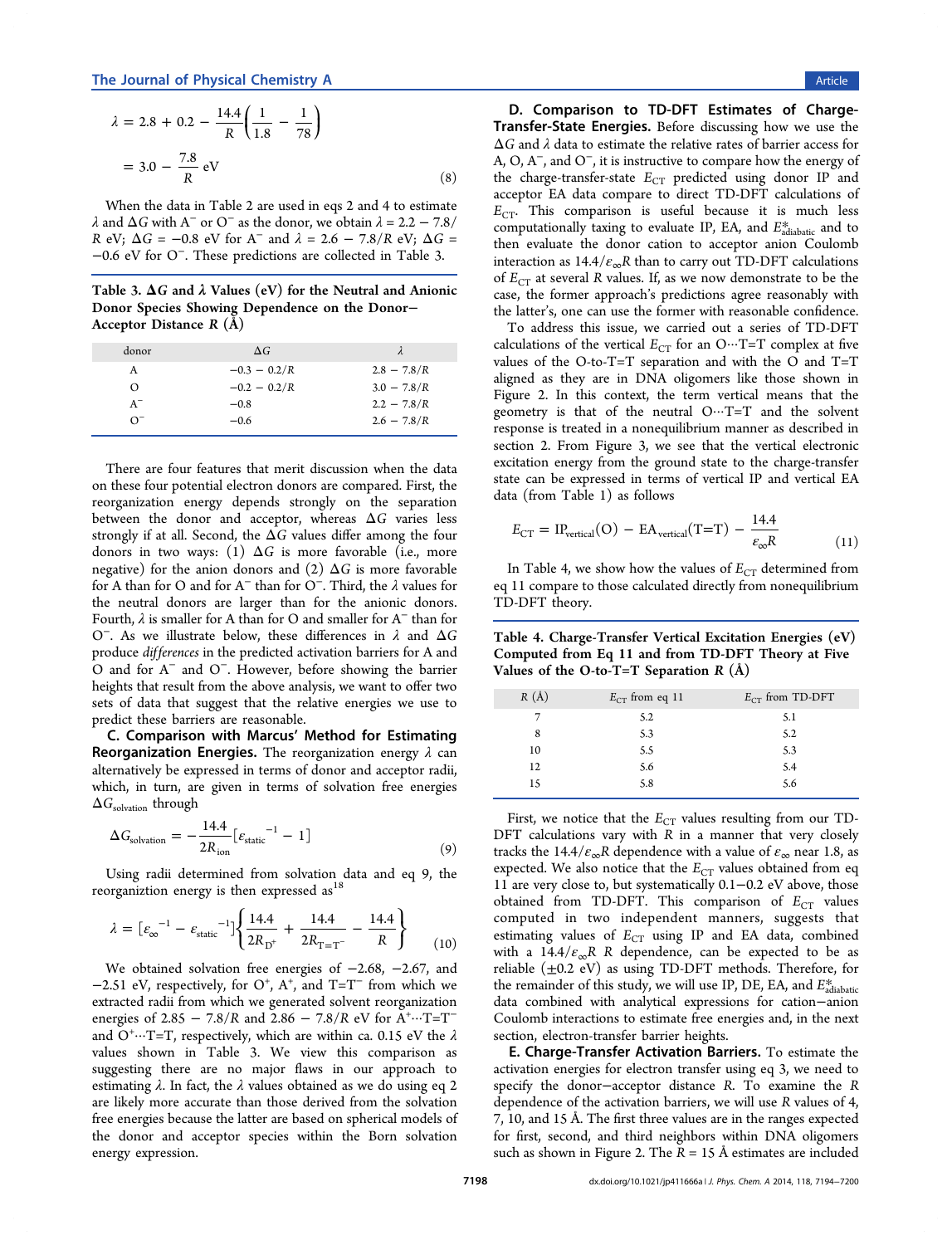<span id="page-5-0"></span>to illustrate that the activation barrier becomes too high at larger R because the Coulomb stabilization is too weak. In Table 5 we show values of  $\Delta G$ ,  $\lambda$ , and  $E^{\text{act}}$  for four values of the donor−acceptor distance R.

Table 5.  $\Delta G$ ,  $\lambda$ , and Charge-Transfer Activation Barriers (All in eV) for Four Values of the Donor−Acceptor Distance R  $(A)$  and Four Potential Electron Donors<sup>a</sup>

| $donor \rightarrow$                                  | neutral A | neutral O | anionic A <sup>-</sup> | anionic $O^-$ |
|------------------------------------------------------|-----------|-----------|------------------------|---------------|
| $\Delta G(R=4)$                                      | $-0.35$   | $-0.25$   | $-0.8$                 | $-0.6$        |
| $\lambda(R=4)$                                       | 0.85      | 1.05      | 0.25                   | 0.65          |
| $E^{\text{act}}(R=4)$                                | 0.07      | 0.15      | 0.30                   | < 0.01        |
| $\Delta G(R=7)$                                      | $-0.33$   | $-0.23$   | $-0.8$                 | $-0.6$        |
| $\lambda(R=7)$                                       | 1.69      | 1.89      | 1.09                   | 1.49          |
| $E^{\text{act}}(R=7)$                                | 0.27      | 0.36      | 0.02                   | 0.13          |
| $\Delta G(R=10)$                                     | $-0.32$   | $-0.22$   | $-0.8$                 | $-0.6$        |
| $\lambda(R=10)$                                      | 2.02      | 2.22      | 1.42                   | 1.82          |
| $E^{\text{act}}(R=10)$                               | 0.36      | 0.45      | 0.07                   | 0.20          |
| $\Delta G(R=15)$                                     | $-0.31$   | $-0.21$   | $-0.8$                 | $-0.6$        |
| $\lambda(R=15)$                                      | 2.28      | 2.48      | 1.68                   | 2.02          |
| $E^{\text{act}}(R=15)$                               | 0.43      | 0.52      | 0.12                   | 0.26          |
| ${}^{a}$ In all cases, T=T is the electron acceptor. |           |           |                        |               |

In viewing these barrier heights, it is important to keep in mind that we are attempting to predict differences among A, O, A<sup>−</sup>, and O<sup>−</sup>, realizing that the absolute accuracy of the computed IP, DE, EA, and  $E_{\text{adiabatic}}^{*}$  data limits the absolute accuracy of the computed barrier heights. Therefore, we also bring to bear the fact that we know from experimental data<sup>3,4</sup> as analyzed in refs 1 and 2 that photoexcited O is able to effect T=T repair at rates exceeding ca.  $10^8 \text{ s}^{-1}$  if the O-to[-T=](#page-6-0)T distance is at or belo[w](#page-6-0) ca. 7.5 Å (i.e., next-nearest neighbor distance in the DNA duplexes). This suggests that the barrier shown in bold for O at  $R = 7 \text{ Å}$  (estimated to be 0.36 eV) can be thermally accessed and generate T=T repair rates in excess of  $10^8$  s<sup>-1</sup>. However, assuming a solvent reorientation rate of  $10^{12}$  s<sup>-1</sup>, a barrier-access rate of  $10^8$  s<sup>-1</sup> would require a barrier height of 0.23 eV or less. These realities suggest that our computed 0.36 eV barrier is too high by at least 0.1 eV. Moreover, the preceding section showed that donor−acceptor ion-pair energies calculated using IP, DE, EA, and  $E_{\text{adiabatic}}^{*}$  data are probably 0.1−0.2 eV too high (e.g., the  $E_{\text{adiabatic}}^{*}$  listed in Table 1 for O is 4.2 eV but we know that O absorbs 4.1 eV photons). Therefore, we think all the barriers listed in the table are ov[e](#page-3-0)restimated by 0.1−0.2 eV, but we think the relative *barrier heights* among A, O, A<sup>-</sup>, and O<sup>-</sup> are more likely in the correct order. Hence, knowing that O effects T=T repairs at rates in excess of  $10^8$  s<sup>-1</sup> at donor–acceptor distances out to ca. 7.5 Å, we show in bold in Table 5 all cases for which we expect barrier-access rates in excess of  $10^8 \text{ s}^{-1}$ . Those expected to produce rates significantly below  $10^8 \text{ s}^{-1}$  are italic.

To the extent that we can assume that the donor−acceptor electronic coupling strengths are, at any given R value, very similar for the four donors considered here, the data in Table 5 suggest the following:

- 1. A<sup>−</sup> should be a somewhat better electron-transfer agent than O<sup>−</sup> because A<sup>−</sup> has a lower barrier than A<sup>−</sup> at most donor−acceptor distances.
- 2. Neutral A should be better than neutral O at all donor− acceptor distances and might repair  $T=T$  out to  $R = 10$  Å

(third nearest neighbor) at rates similar to those of O at 7 Å (second nearest neighbor).

3. Anionic O<sup>−</sup> and A<sup>−</sup> should be better than neutral O or A at essentially all donor−acceptor distances.

The second prediction can be tested by using A in place of O within DNA duplexes analogous to those shown in Figure 2 allowing A to occupy nearest, second-nearest, and third-nearest neighbor positions relative to T=T.

Finally, we note that the predictions made above are base[d](#page-1-0) on the assumption that differences in barrier heights rather than in electronic coupling strengths govern differences in electrontransfer rates between A and O at any given R value. In support of this assumption, we offer the following analysis. We expect the rate of electron transfer from the photoexcited donor\* to T-T to be proportional to  $H_{a,b}^2 \exp(-E^{act}/RT)$ , where  $H_{a,b}$  is the electronic coupling matrix element between the donor\*···  $T=T$  and donor $^{\ddagger} \cdots T=T^{-}$  states. Within the generalized Mulliken-Hush theory,<sup>19</sup> this coupling is expressed as

$$
H_{a,b} = \frac{\mu_{1,2} \Delta E_{1,2}}{\sqrt{\Delta \mu^2 + 4 \mu_{1,2}^2}}
$$
\n(12)

where  $\Delta E_{1,2}$  is the energy gap between the donor\*···T=T and donor<sup>+</sup>...T=T<sup>-</sup> states,  $\mu_{1,2}$  is the transition dipole connecting these two states, and  $\Delta \mu$  is the difference in the dipole moments of these state. We have the following information about these quantities for the donor $\cdots$ T=T pair that suggests that  $H_{a,b}$  for A should be within ca. 10% of that for O.

- (i) The  $\pi \pi^*$  excitation energies and IPs of A and O are within 10% of one another, which, as we saw earlier, means that the values of  $\Delta = \lambda + \Delta G$  and of  $\lambda$  are within 10% (Table 3). The energy gap  $\Delta E_{1,2}$  appearing in eq 12 is (Figure 3) equal to  $\Delta$ , so  $\Delta E_{1,2}$  for A is within 10% of the value fo[r](#page-4-0) O.
- (ii) The dipo[le](#page-1-0) moment change  $\Delta \mu$  accompanying the donor<sup>\*</sup>···T=T to donor<sup>+</sup>···T=T<sup>-</sup> transition is essentially identical for A and O because the  $\pi^*$ -orbital structures of these two donors are very similar. This dipole change can be approximated as  $eR$ , where  $e$  is the unit of charge and R is the distance between the donor and T=T defined earlier.
- (iii) The transition dipole matrix element  $\mu_{1,2}$  associated with the donor  $\pi^*$  to T=T  $\pi^*$  orbital transition should be very similar for A and O because (a) the oscillator strengths we obtained for the A and O  $\pi \pi^*$  transitions are nearly identical (which suggests that the  $\pi$  and  $\pi^*$  orbitals of A and O are similar) and (b) the acceptor  $(T=T)$  is the same in both cases.

We note that  $H_{a,b}^2$  appears linearly in the expression for the electron-transfer rate while the barrier height  $E^{\text{act}}$  appears within an exponential. The above discussion provides evidence that the ratio of  $H_{ab}^2$  values for A and O is within ca. 20% of unity. Therefore, it is the exponential dependence on  $E^{\text{act}}$ , with values of  $E^{\text{act}}$  that differ by ca. 0.1 eV from A to O and from  $A^$ to O<sup>−</sup> that largely determines the relative electron-transfer rates at any R value.

## 4. SUMMARY

Data from MP2- and DFT-level electronic structure calculations were used to estimate the differences in the barriers for  $\pi \pi^*$  excited 8-aminoguanine compared to 8-oxoguanine (or the deprotonated anions of these donors) to transfer an electron to